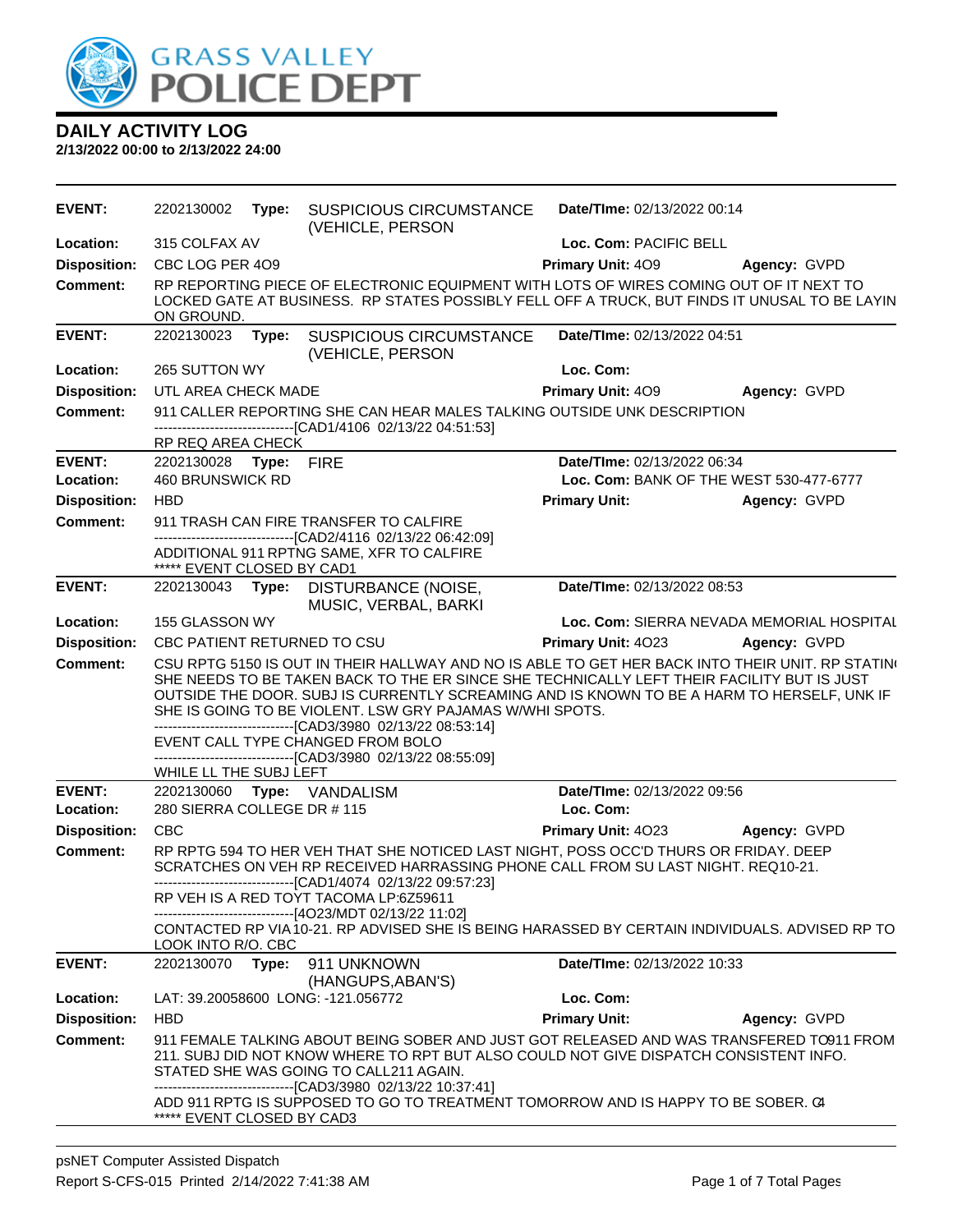

| <b>EVENT:</b>       | 2202130074                                                                   | Type: | ANIMALS (ABUSE, LOOSE,<br>FOUND, INJURED)                                                                                                                                                                    | Date/TIme: 02/13/2022 11:02      |              |
|---------------------|------------------------------------------------------------------------------|-------|--------------------------------------------------------------------------------------------------------------------------------------------------------------------------------------------------------------|----------------------------------|--------------|
| Location:           | 841 OLD TUNNEL RD #23                                                        |       |                                                                                                                                                                                                              | Loc. Com:                        |              |
| <b>Disposition:</b> | <b>CBC</b>                                                                   |       |                                                                                                                                                                                                              | Primary Unit: 4023               | Agency: GVPD |
| Comment:            |                                                                              |       | RP REQ 10-21 REF EVENT 2202100148                                                                                                                                                                            |                                  |              |
| <b>EVENT:</b>       | 2202130080                                                                   | Type: | 911 UNKNOWN<br>(HANGUPS, ABAN'S)                                                                                                                                                                             | Date/TIme: 02/13/2022 11:33      |              |
| Location:           | 625 ESKATON CR                                                               |       |                                                                                                                                                                                                              | Loc. Com: ESKATON VILLAGE        |              |
| <b>Disposition:</b> | <b>HBD</b>                                                                   |       |                                                                                                                                                                                                              | <b>Primary Unit:</b>             | Agency: GVPD |
| <b>Comment:</b>     | ***** EVENT CLOSED BY CAD2                                                   |       | 911 RP REQ PHONE NUMBER FOR BRIARPATCH, INFORMED RP SHE CALLED 911, C4                                                                                                                                       |                                  |              |
| <b>EVENT:</b>       | 2202130083                                                                   | Type: | BURGLARY (AUTO,<br>RESIDENCE, COMMERCIAL)                                                                                                                                                                    | Date/TIme: 02/13/2022 11:41      |              |
| Location:           | 315 SO SCHOOL ST                                                             |       |                                                                                                                                                                                                              | Loc. Com:                        |              |
| <b>Disposition:</b> | <b>CBC</b>                                                                   |       |                                                                                                                                                                                                              | Primary Unit: 405                | Agency: GVPD |
| Case No:            | G2200388                                                                     |       |                                                                                                                                                                                                              |                                  |              |
| Comment:            |                                                                              |       | RP RPTNG AN ATTEMPTED BREAK IN ON SECURITY CAMERA, OCC'D NIGHT BEFORE LAST, SUS VANDALIZED<br>HOUSE PLANT, DROPPED A RECEIPT WITH SUS NAME.<br>--------------------------------[CAD3/3980 02/13/22 11:48:33] |                                  |              |
|                     |                                                                              |       | ISSUED CASE# G2200388 FOR AGENCY GVPD by UNIT 4O5                                                                                                                                                            |                                  |              |
| <b>EVENT:</b>       | 2202130084 Type:                                                             |       | THEFT (GRAND, PETTY, FROM<br><b>MERCHANT)</b>                                                                                                                                                                | Date/TIme: 02/13/2022 11:52      |              |
| Location:           | 123 WE MCKNIGHT WY                                                           |       |                                                                                                                                                                                                              | Loc. Com: BIG 5 SPORTING GOODS   |              |
| <b>Disposition:</b> | <b>RPT</b>                                                                   |       |                                                                                                                                                                                                              | Primary Unit: 4015               | Agency: GVPD |
| Case No:            | G2200389                                                                     |       |                                                                                                                                                                                                              |                                  |              |
| <b>Comment:</b>     | PAYING.                                                                      |       | MANAGER RPTG WFA LSW BLK TSHIRT, BU TRACK PANTS WALKED OUT WEAING MERCHANDISE WITHOUT<br>-------------------------------[CAD1/4074 02/13/22 11:52:54]                                                        |                                  |              |
|                     |                                                                              |       | RP ADV SU STATED SHE WAS GOING TO GO NEXT DOOR TO THE ATM TO GET THE MONEY BUT REFUSED T(<br>TAKE THE MERCHANDISE OFF AND LEFT<br>-------------------------------[CAD3/3980 02/13/22 11:54:40]               |                                  |              |
|                     | <b>VOICED</b>                                                                |       |                                                                                                                                                                                                              |                                  |              |
|                     |                                                                              |       | ---------------------------[CAD3/3980_02/13/22 12:07:23]<br>ISSUED CASE# G2200389 FOR AGENCY GVPD by UNIT 4O15                                                                                               |                                  |              |
| <b>EVENT:</b>       |                                                                              |       | 2202130085 Type: ORDINANCES                                                                                                                                                                                  | Date/TIme: 02/13/2022 11:54      |              |
| Location:           | 2090 NEVADA CITY HY                                                          |       | (COUNTY/MUNICIPAL)                                                                                                                                                                                           | Loc. Com: YUBA DOCS 530 274 5020 |              |
| <b>Disposition:</b> | UTL                                                                          |       |                                                                                                                                                                                                              | Primary Unit: 4023               | Agency: GVPD |
| <b>Comment:</b>     |                                                                              |       | WMA WITH A BEARD, CARDBOARD SIGN AND BACK PACKS, PANHANDLING. RP REQ HE BE MOVED ALONG                                                                                                                       |                                  |              |
| <b>EVENT:</b>       | 2202130087                                                                   | Type: | <b>ORDINANCES</b>                                                                                                                                                                                            | Date/TIme: 02/13/2022 12:03      |              |
|                     |                                                                              |       | (COUNTY/MUNICIPAL)                                                                                                                                                                                           |                                  |              |
| Location:           | 129 W MCKNIGHT WY                                                            |       |                                                                                                                                                                                                              | Loc. Com: SPD                    |              |
| <b>Disposition:</b> | <b>CBC</b>                                                                   |       |                                                                                                                                                                                                              | Primary Unit: 4023               | Agency: GVPD |
| <b>Comment:</b>     | PANHANDLER PER 405<br>-------------------------[CAD3/3980_02/13/22_12:03:28] |       |                                                                                                                                                                                                              |                                  |              |
|                     |                                                                              |       | EVENT LOCATION CHANGED FROM SPD                                                                                                                                                                              |                                  |              |
| <b>EVENT:</b>       | 2202130088                                                                   | Type: | <b>SUSPICIOUS CIRCUMSTANCE</b><br>(VEHICLE, PERSON                                                                                                                                                           | Date/TIme: 02/13/2022 12:20      |              |
| Location:           | CONAWAY AV/SO AUBURN ST                                                      |       |                                                                                                                                                                                                              | Loc. Com:                        |              |
| <b>Disposition:</b> | UTL                                                                          |       |                                                                                                                                                                                                              | Primary Unit: 4015               | Agency: GVPD |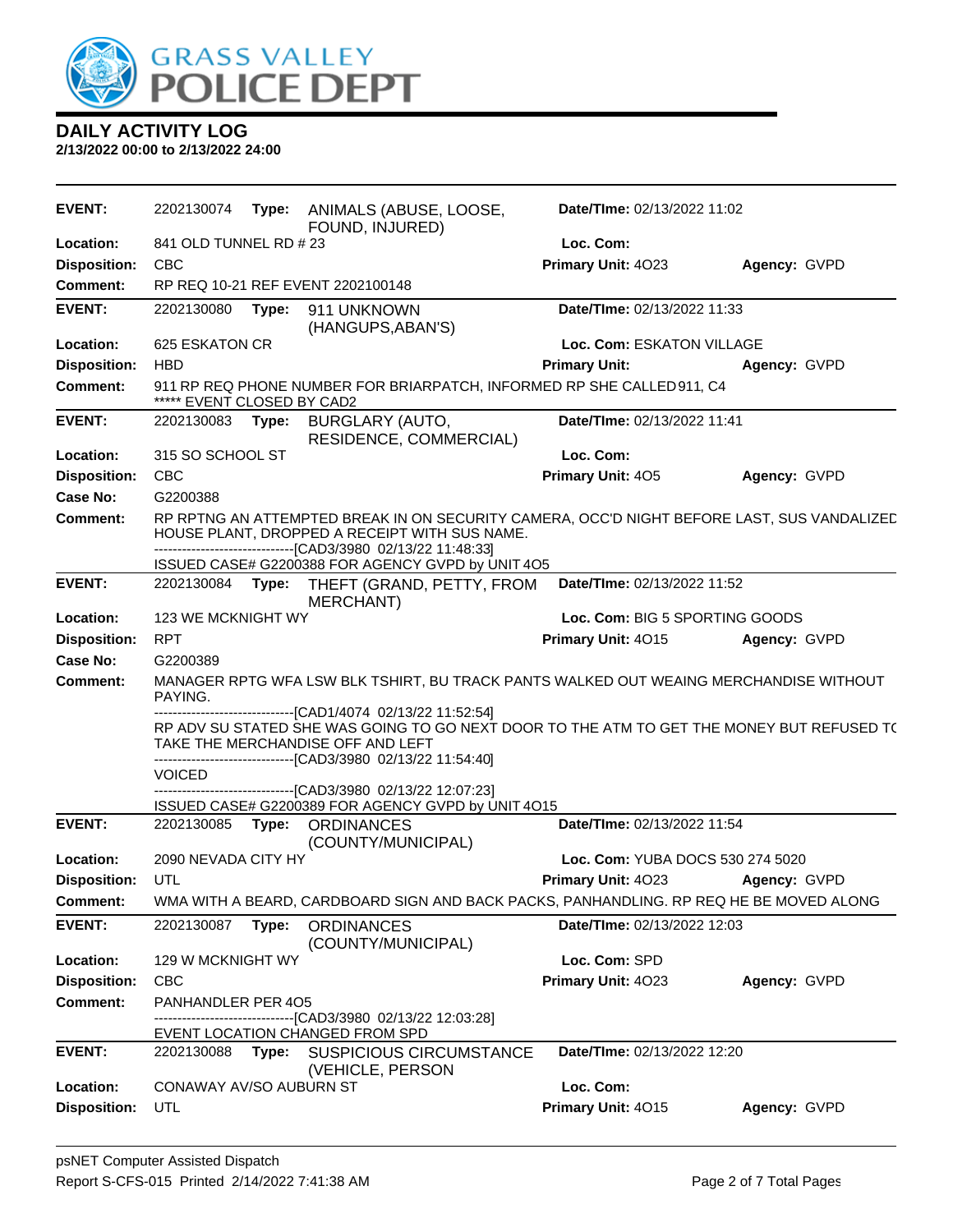

| <b>Comment:</b>     | WALKING EB TWD CLARK.                                                                                                                                                                                                             | RP RPTG WMA LSW RED BALL CAP CARRYING WHI GROCERY BAG WAS LOOKING IN VEHS. CURRENTLY                                                                                                                        |                                    |              |  |
|---------------------|-----------------------------------------------------------------------------------------------------------------------------------------------------------------------------------------------------------------------------------|-------------------------------------------------------------------------------------------------------------------------------------------------------------------------------------------------------------|------------------------------------|--------------|--|
| <b>EVENT:</b>       | 2202130091 Type: ANIMALS (ABUSE, LOOSE,<br>Date/TIme: 02/13/2022 12:32<br>FOUND, INJURED)                                                                                                                                         |                                                                                                                                                                                                             |                                    |              |  |
| Location:           | 123 W MCKNIGHT WY                                                                                                                                                                                                                 |                                                                                                                                                                                                             | Loc. Com: BIG 5 SPORTING GOODS     |              |  |
| <b>Disposition:</b> | CBC OWNER LOCATED/ DOG IS C4                                                                                                                                                                                                      |                                                                                                                                                                                                             | Primary Unit: 4015                 | Agency: GVPD |  |
| <b>Comment:</b>     | RP RPTNG DOG PANTING HEAVILY WHILE LOCKED INSIDE VEH WITH ALL WINDOWS UP, GRY RAM TRUCK LP<br>7S481791                                                                                                                            |                                                                                                                                                                                                             |                                    |              |  |
|                     | RP WILL STANDING BY                                                                                                                                                                                                               | -------------------------------[CAD2/4116 02/13/22 12:33:27]                                                                                                                                                |                                    |              |  |
| <b>EVENT:</b>       | 2202130095                                                                                                                                                                                                                        | Type: ANIMALS (ABUSE, LOOSE,                                                                                                                                                                                | Date/TIme: 02/13/2022 13:13        |              |  |
|                     |                                                                                                                                                                                                                                   | FOUND, INJURED)                                                                                                                                                                                             |                                    |              |  |
| Location:           | SO AUBURN ST/RACE ST                                                                                                                                                                                                              |                                                                                                                                                                                                             | Loc. Com:                          |              |  |
| <b>Disposition:</b> | CBC CTC MADENEG CRIME                                                                                                                                                                                                             |                                                                                                                                                                                                             | Primary Unit: 4D16                 | Agency: GVPD |  |
| <b>Comment:</b>     | 911 RPTNG MALE WEARING BLK SAN FRANCISCO, LONG BLK TRENCHCOAT, KICKING DOG WHILE WALKING<br>DOWN THE STREET. SMALL BRO/WHI PUG LIKE DOG. WALKING TOWARD EMPIRE ST<br>-------------------------------[CAD2/4116 02/13/22 13:15:21] |                                                                                                                                                                                                             |                                    |              |  |
|                     |                                                                                                                                                                                                                                   | RP STATES WALKING TOWARD EMPIRE MARKET, STILL KICKING DOG<br>-------------------------------[CAD2/4116 02/13/22 13:18:32]                                                                                   |                                    |              |  |
|                     |                                                                                                                                                                                                                                   | RP BACK ON 911, DOG IS POOPING ON ITSELF, SUBJ IFO EMPIRE MINE STORE                                                                                                                                        |                                    |              |  |
| <b>EVENT:</b>       | 2202130099 Type: ALL OTHERS                                                                                                                                                                                                       |                                                                                                                                                                                                             | <b>Date/Time: 02/13/2022 13:27</b> |              |  |
| Location:           | 104 OCEAN AV                                                                                                                                                                                                                      |                                                                                                                                                                                                             | Loc. Com:                          |              |  |
| <b>Disposition:</b> | <b>CBC</b>                                                                                                                                                                                                                        |                                                                                                                                                                                                             | Primary Unit: 4015                 | Agency: GVPD |  |
| Comment:            |                                                                                                                                                                                                                                   | 911 REQ 10-21 REF CONCERN FOR HER ROOMMATE.                                                                                                                                                                 |                                    |              |  |
| <b>EVENT:</b>       | 2202130100<br>Type:                                                                                                                                                                                                               | DISTURBANCE (NOISE,<br>MUSIC, VERBAL, BARKI                                                                                                                                                                 | Date/TIme: 02/13/2022 13:28        |              |  |
| Location:           | 111 W MCKNIGHT WY                                                                                                                                                                                                                 |                                                                                                                                                                                                             | Loc. Com: ACROSS FROM BANNER BANK  |              |  |
| <b>Disposition:</b> | CBC CTC MADE                                                                                                                                                                                                                      |                                                                                                                                                                                                             | <b>Primary Unit: 4D16</b>          | Agency: GVPD |  |
| <b>Comment:</b>     | <b>CURRENT STATE.</b>                                                                                                                                                                                                             | 911 RPTNG WMA BEARD, LONG BLK PONYTAIL, BLK TSHIRT, TAN PANTS, TAN SHOES YELLING PROFANITIES<br>AND OPENING AND CLOSING CAR DOOR, SIL 4DR SEDAN, RP CONCERNED ABOUT HIM DRIVING DUE TO HIS                  |                                    |              |  |
| <b>EVENT:</b>       | 2202130102                                                                                                                                                                                                                        | Type: PUBLIC WORKS - MISC CALLS                                                                                                                                                                             | Date/TIme: 02/13/2022 13:33        |              |  |
| Location:           | 415 CENTRAL AV                                                                                                                                                                                                                    |                                                                                                                                                                                                             | Loc. Com: MEMORIAL PARK            |              |  |
| <b>Disposition:</b> | <b>HBD</b>                                                                                                                                                                                                                        |                                                                                                                                                                                                             | <b>Primary Unit:</b>               | Agency: GVPD |  |
| Comment:            | ON THE GROUND. UNK WHO DID IT.                                                                                                                                                                                                    | RP STATES2 PORT-A-POTTIES HAVE BEEN KNOCKED DOWN WITHIN THE LAST2 HOURS, LIQUID LEAKING<br>----------------------[CAD2/4116 02/13/22 13:40:50]                                                              |                                    |              |  |
|                     | LEFT VM FOR GVPW                                                                                                                                                                                                                  |                                                                                                                                                                                                             |                                    |              |  |
|                     | EVENT CALL TYPE CHANGED FROM ALL<br>***** EVENT CLOSED BY CAD1                                                                                                                                                                    | --------------------------[CAD1/4074 02/13/22 14:01:19]                                                                                                                                                     |                                    |              |  |
| <b>EVENT:</b>       | 2202130103                                                                                                                                                                                                                        | Type: 911 UNKNOWN                                                                                                                                                                                           | Date/TIme: 02/13/2022 13:42        |              |  |
| Location:           | 322 SO SCHOOL ST                                                                                                                                                                                                                  | (HANGUPS, ABAN'S)                                                                                                                                                                                           | Loc. Com:                          |              |  |
| <b>Disposition:</b> | <b>HBD</b>                                                                                                                                                                                                                        |                                                                                                                                                                                                             | <b>Primary Unit:</b>               | Agency: GVPD |  |
| <b>Comment:</b>     | 911 OPEN LINE, NOTHING SUS HEARD                                                                                                                                                                                                  |                                                                                                                                                                                                             |                                    |              |  |
|                     |                                                                                                                                                                                                                                   | --------------------------------[CAD1/4074 02/13/22 13:44:42]<br>EVENT LOCATION CHANGED FROM LAT:39.21920100 LONG: -121.052352 GRASS VALLEY<br>-------------------------------[CAD1/4074 02/13/22 13:44:57] |                                    |              |  |
|                     | ON CB RP ADV C4, ACCIDENTAL<br><b>NEG HIST W/NUMBER</b><br>***** EVENT CLOSED BY CAD1                                                                                                                                             |                                                                                                                                                                                                             |                                    |              |  |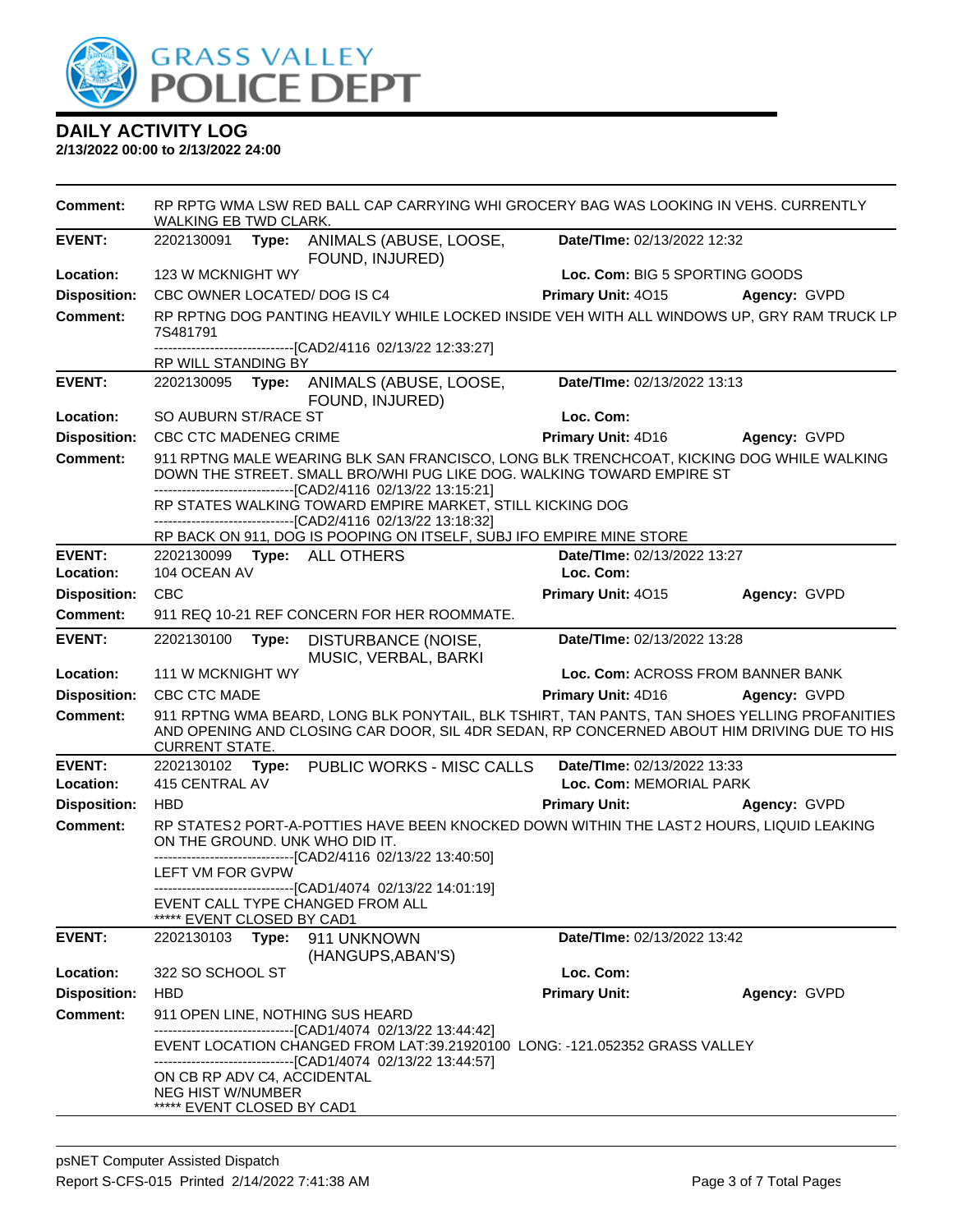

| <b>EVENT:</b>       | 2202130105                                                                                                                                                                                                     |       | Type: 911 UNKNOWN<br>(HANGUPS, ABAN'S)                                                                           | Date/TIme: 02/13/2022 13:42                                                                                                                                                                                                                                                                                                                   |                                     |
|---------------------|----------------------------------------------------------------------------------------------------------------------------------------------------------------------------------------------------------------|-------|------------------------------------------------------------------------------------------------------------------|-----------------------------------------------------------------------------------------------------------------------------------------------------------------------------------------------------------------------------------------------------------------------------------------------------------------------------------------------|-------------------------------------|
| Location:           | 225 HORIZON CR                                                                                                                                                                                                 |       |                                                                                                                  | Loc. Com:                                                                                                                                                                                                                                                                                                                                     |                                     |
| <b>Disposition:</b> | <b>HBD</b>                                                                                                                                                                                                     |       |                                                                                                                  | <b>Primary Unit:</b>                                                                                                                                                                                                                                                                                                                          | Agency: GVPD                        |
| Comment:            | 911 ABAN                                                                                                                                                                                                       |       |                                                                                                                  |                                                                                                                                                                                                                                                                                                                                               |                                     |
|                     |                                                                                                                                                                                                                |       | ---------------------------------[CAD1/4074 02/13/22 13:46:33]                                                   | EVENT LOCATION CHANGED FROM LAT:39.22755800 LONG: -121.068252 GRASS VALLEY                                                                                                                                                                                                                                                                    |                                     |
|                     |                                                                                                                                                                                                                |       | -------------------------------[CAD1/4074_02/13/22 13:46:50]                                                     |                                                                                                                                                                                                                                                                                                                                               |                                     |
|                     | ***** EVENT CLOSED BY CAD1                                                                                                                                                                                     |       | ON CB RP ADV ACCIDENTAL BY HUSBAND. C4                                                                           |                                                                                                                                                                                                                                                                                                                                               |                                     |
| <b>EVENT:</b>       | 2202130106                                                                                                                                                                                                     |       | Type: 911 UNKNOWN                                                                                                | Date/TIme: 02/13/2022 13:46                                                                                                                                                                                                                                                                                                                   |                                     |
|                     |                                                                                                                                                                                                                |       | (HANGUPS, ABAN'S)                                                                                                |                                                                                                                                                                                                                                                                                                                                               |                                     |
| Location:           | 396 DORSEY DR                                                                                                                                                                                                  |       |                                                                                                                  |                                                                                                                                                                                                                                                                                                                                               | Loc. Com: CRYSTAL RIDGE CARE CENTER |
| <b>Disposition:</b> | <b>HBD</b>                                                                                                                                                                                                     |       |                                                                                                                  | <b>Primary Unit:</b>                                                                                                                                                                                                                                                                                                                          | Agency: GVPD                        |
| Comment:            | ACCIDENTAL.<br>***** EVENT CLOSED BY CAD1                                                                                                                                                                      |       |                                                                                                                  | 911 MALE TALKING ABOUT SITTING IN HIS WHEELCHAIR. NURSE ANSWERED, STATED HE IS CODE4 IT WAS                                                                                                                                                                                                                                                   |                                     |
| <b>EVENT:</b>       |                                                                                                                                                                                                                |       | 2202130110 Type: FOLLOWUP                                                                                        | Date/TIme: 02/13/2022 13:53                                                                                                                                                                                                                                                                                                                   |                                     |
| Location:           | 105 W EMPIRE ST                                                                                                                                                                                                |       |                                                                                                                  | Loc. Com: GOLDEN EMPIRE MARKET                                                                                                                                                                                                                                                                                                                |                                     |
| <b>Disposition:</b> | <b>CBC</b>                                                                                                                                                                                                     |       |                                                                                                                  | Primary Unit: 4D16                                                                                                                                                                                                                                                                                                                            | Agency: GVPD                        |
| <b>Comment:</b>     |                                                                                                                                                                                                                |       | -------------------------------[CAD1/4074 02/13/22 13:53:33]                                                     |                                                                                                                                                                                                                                                                                                                                               |                                     |
|                     |                                                                                                                                                                                                                |       | EVENT LOCATION CHANGED FROM EMPIRE MARKET                                                                        |                                                                                                                                                                                                                                                                                                                                               |                                     |
| <b>EVENT:</b>       | 2202130116                                                                                                                                                                                                     |       | Type: TRAFFIC (DUI, PARKING,<br>SPEED, HAZ                                                                       | Date/TIme: 02/13/2022 14:33                                                                                                                                                                                                                                                                                                                   |                                     |
| Location:           | 535 MILL ST                                                                                                                                                                                                    |       |                                                                                                                  | Loc. Com: WILD EYE PUB                                                                                                                                                                                                                                                                                                                        |                                     |
| <b>Disposition:</b> | INF INFO PER 4D16                                                                                                                                                                                              |       |                                                                                                                  | <b>Primary Unit:</b>                                                                                                                                                                                                                                                                                                                          | Agency: GVPD                        |
| <b>Comment:</b>     | RP RPTNG VEH DID NOT STOP AT STOP SIGN AND ALMOST HIT A PERSON, THEY WERE HEADED TOWARD<br>THE OLD KMART. VEH BLU OLDER 90S MODEL TOYOTA SEDAN<br>-------------------------------[CAD2/4116 02/13/22 14:35:44] |       |                                                                                                                  |                                                                                                                                                                                                                                                                                                                                               |                                     |
|                     |                                                                                                                                                                                                                |       | EVENT LOCATION CHANGED FROM 574 SUTTON WY GV<br>------------------------------[CAD1/4074 02/13/22 14:36:06]      |                                                                                                                                                                                                                                                                                                                                               |                                     |
|                     | <b>VOICED</b>                                                                                                                                                                                                  |       |                                                                                                                  |                                                                                                                                                                                                                                                                                                                                               |                                     |
|                     |                                                                                                                                                                                                                |       | ***** EVENT CLOSED BY CAD1 WITH COMMENT-INFO PER 4D16                                                            |                                                                                                                                                                                                                                                                                                                                               |                                     |
| <b>EVENT:</b>       |                                                                                                                                                                                                                |       | 2202130123 Type: TRAFFIC (DUI, PARKING,<br>SPEED, HAZ                                                            | Date/TIme: 02/13/2022 15:11                                                                                                                                                                                                                                                                                                                   |                                     |
| Location:           | 49/20 RAMP STATE/DORSEY DR                                                                                                                                                                                     |       |                                                                                                                  | Loc. Com: SB                                                                                                                                                                                                                                                                                                                                  |                                     |
| <b>Disposition:</b> | <b>HBD</b>                                                                                                                                                                                                     |       |                                                                                                                  | <b>Primary Unit:</b>                                                                                                                                                                                                                                                                                                                          | Agency: GVPD                        |
| <b>Comment:</b>     |                                                                                                                                                                                                                |       | 911 XFER TO CHP FOR 11-25 WOOD DEBRIS ON THE SB ONRAMP<br>-------------------------[CAD1/4074_02/13/22 15:13:12] |                                                                                                                                                                                                                                                                                                                                               |                                     |
|                     | <b>VOICED</b>                                                                                                                                                                                                  |       |                                                                                                                  |                                                                                                                                                                                                                                                                                                                                               |                                     |
|                     | ***** EVENT CLOSED BY CAD1                                                                                                                                                                                     |       |                                                                                                                  |                                                                                                                                                                                                                                                                                                                                               |                                     |
| <b>EVENT:</b>       | 2202130127                                                                                                                                                                                                     | Type: | <b>CITIZEN ASSIST (CIVIL</b><br>STANDBY'S, LOCKOUT                                                               | Date/TIme: 02/13/2022 15:32                                                                                                                                                                                                                                                                                                                   |                                     |
| Location:           | 613 WALSH ST # B                                                                                                                                                                                               |       |                                                                                                                  | Loc. Com:                                                                                                                                                                                                                                                                                                                                     |                                     |
| <b>Disposition:</b> | <b>CBC</b>                                                                                                                                                                                                     |       |                                                                                                                  | Primary Unit: 405                                                                                                                                                                                                                                                                                                                             | Agency: GVPD                        |
| <b>Comment:</b>     |                                                                                                                                                                                                                |       | RP REQ 10-21 REF A CHILD CUSTODY DISPUTE<br>-------------------------------[CAD1/4074_02/13/22 16:24:50]         |                                                                                                                                                                                                                                                                                                                                               |                                     |
|                     |                                                                                                                                                                                                                |       | EVENT LOCATION CHANGED FROM WALSH ST<br>------------------------------[4O5/MDT 02/13/22 16:25]                   |                                                                                                                                                                                                                                                                                                                                               |                                     |
|                     |                                                                                                                                                                                                                |       |                                                                                                                  | RP STATES HER EX IS IN REHAB AND HIS SISTER HAS HER CHILDREN. SHE HAS NOT SEEN THEM SINCE<br>OCTOBER AND SHOULD HAVE THEM EVERY OTHER WEEK PER SISIKYOU COUNTY ORDER DOCKET<br>#CU181487. RP STATES EX SISTER SERVED HER WITH PAPERWORK FOR A NEVCO GUARDIANSHIP COURT<br>DATE. RP ADVISED TO SEEK EX PARTE FOR KIDS TOMORROW IN SISIKYOU CO. |                                     |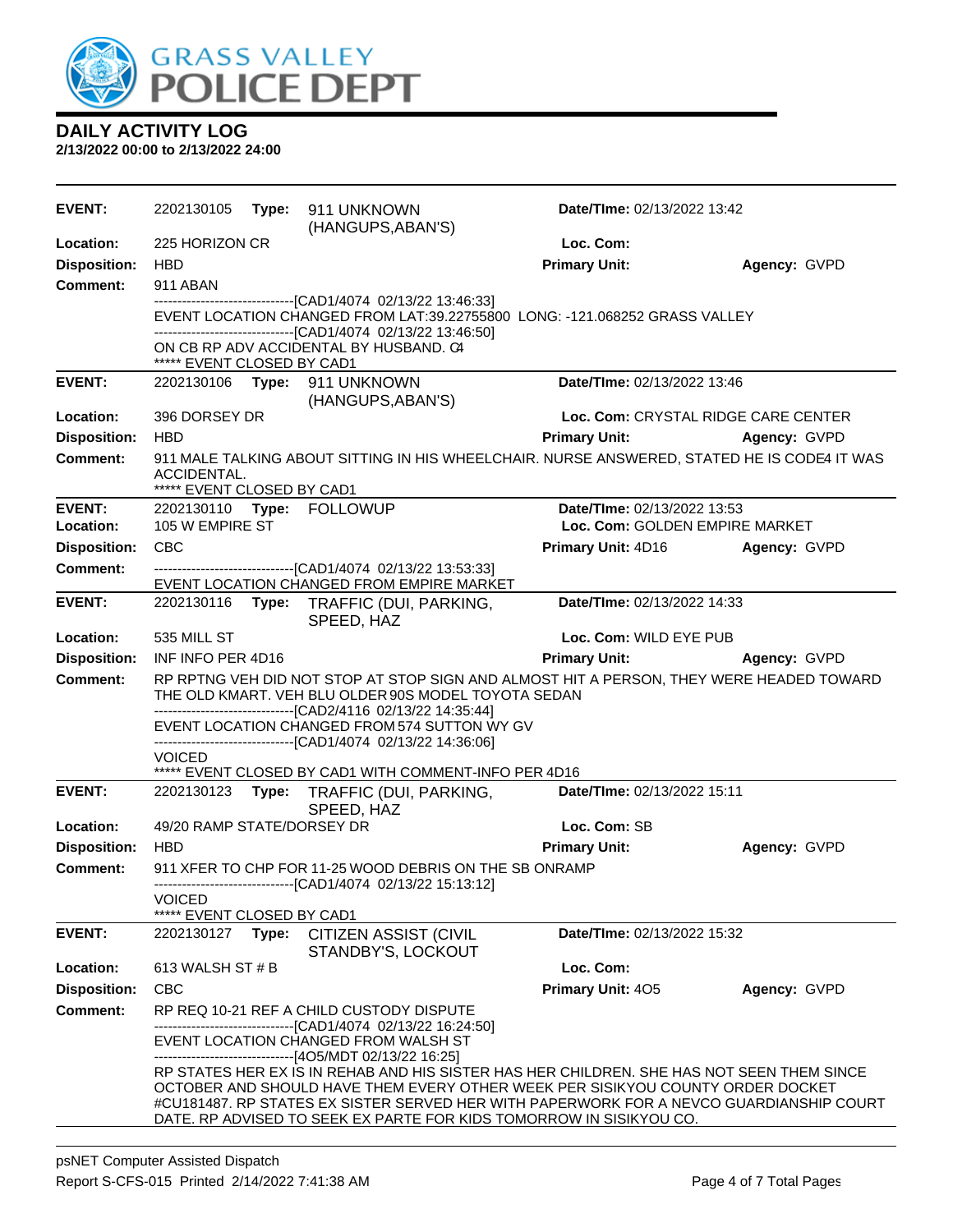

| <b>EVENT:</b>       | 2202130129                                                                                      | Type: | <b>CITIZEN ASSIST (CIVIL</b><br>STANDBY'S, LOCKOUT                                                                                                   | Date/TIme: 02/13/2022 15:39               |              |  |
|---------------------|-------------------------------------------------------------------------------------------------|-------|------------------------------------------------------------------------------------------------------------------------------------------------------|-------------------------------------------|--------------|--|
| Location:           | 155 GLASSON WY                                                                                  |       |                                                                                                                                                      | Loc. Com: SIERRA NEVADA MEMORIAL HOSPITAL |              |  |
| <b>Disposition:</b> | <b>CBC</b>                                                                                      |       |                                                                                                                                                      | Primary Unit: 4023                        | Agency: GVPD |  |
| <b>Comment:</b>     |                                                                                                 |       | PER ER, PATIENT REQ COURTESY RIDE HOME TO BRET HARTE FROM SNMH<br>-------------------------------[CAD1/4074 02/13/22 15:40:13]                       |                                           |              |  |
|                     |                                                                                                 |       | EVENT LOCATION CHANGED FROM 305 W MAIN ST GV<br>----------------------[CAD1/4074_02/13/22 15:40:15]                                                  |                                           |              |  |
|                     |                                                                                                 |       | EVENT LOCATION CHANGED FROM 305 W MAIN ST GV<br>-------------------------------[CAD1/4074_02/13/22 15:40:30]                                         |                                           |              |  |
|                     |                                                                                                 |       | EVENT LOCATION CHANGED FROM SNMH GV                                                                                                                  |                                           |              |  |
| <b>EVENT:</b>       |                                                                                                 |       | 2202130151 Type: 911 UNKNOWN<br>(HANGUPS, ABAN'S)                                                                                                    | Date/TIme: 02/13/2022 18:14               |              |  |
| Location:           | <b>GRASS VALLEY</b>                                                                             |       |                                                                                                                                                      | Loc. Com:                                 |              |  |
| <b>Disposition:</b> | HBD CONFIRMED MISDIAL                                                                           |       |                                                                                                                                                      | <b>Primary Unit:</b>                      | Agency: GVPD |  |
| <b>Comment:</b>     |                                                                                                 |       | 911 MISDIAL FROM 911 PREFIX. STATICKY BUT RP ADVISED ACCIDENTAL. UNABLE TO HEAR FURTHER<br>***** EVENT CLOSED BY CAD3 WITH COMMENT-CONFIRMED MISDIAL |                                           |              |  |
| <b>EVENT:</b>       | 2202130154 Type:                                                                                |       | TRAFFIC (DUI, PARKING,<br>SPEED, HAZ                                                                                                                 | Date/TIme: 02/13/2022 18:23               |              |  |
| Location:           | 49/20 STATE/BRUNSWICK RD                                                                        |       |                                                                                                                                                      | Loc. Com: NB                              |              |  |
| <b>Disposition:</b> | <b>HBD</b>                                                                                      |       |                                                                                                                                                      | <b>Primary Unit:</b>                      | Agency: GVPD |  |
| Comment:            | 911 23103 DRIVER IN A RED TOYT 4RUNNER. ALL OVER RDWY/XFER TO CHP<br>***** EVENT CLOSED BY CAD1 |       |                                                                                                                                                      |                                           |              |  |
| <b>EVENT:</b>       | 2202130166                                                                                      | Type: | DISTURBANCE (NOISE,<br>MUSIC, VERBAL, BARKI                                                                                                          | Date/TIme: 02/13/2022 19:52               |              |  |
| Location:           | 320 BENNETT ST # 2                                                                              |       |                                                                                                                                                      | Loc. Com:                                 |              |  |
| <b>Disposition:</b> | <b>CBC</b>                                                                                      |       |                                                                                                                                                      | Primary Unit: 409                         | Agency: GVPD |  |
| <b>Comment:</b>     | HBD.                                                                                            |       | RP REPORTS 415 VERBAL BET ROOMATES, THEY HAVE BEEN GOING INSIDE AND OUTSIDE. FEMALE HALF IS                                                          |                                           |              |  |
| <b>EVENT:</b>       | 2202130167 Type:                                                                                |       | <b>VANDALISM</b>                                                                                                                                     | Date/TIme: 02/13/2022 19:56               |              |  |
| Location:           | 125 STERLING CT                                                                                 |       |                                                                                                                                                      | Loc. Com:                                 |              |  |
| <b>Disposition:</b> | <b>RPT</b>                                                                                      |       |                                                                                                                                                      | Primary Unit: 4022                        | Agency: GVPD |  |
| Case No:            | G2200390                                                                                        |       |                                                                                                                                                      |                                           |              |  |
| <b>Comment:</b>     |                                                                                                 |       | RP REPORTS SOMEONE JUST SHOT OUT THE WINDOW OF THE RP'S BLK TOYT TUNDRA.<br>-------------------------[CAD1/3753 02/13/22 19:56:28]                   |                                           |              |  |
|                     | <b>NO SUSPECTS SEEN</b>                                                                         |       | -------------------------------[CAD3/4051 02/13/22 20:13:12]                                                                                         |                                           |              |  |
|                     |                                                                                                 |       | ISSUED CASE# G2200390 FOR AGENCY GVPD by UNIT 4O9                                                                                                    |                                           |              |  |
| <b>EVENT:</b>       |                                                                                                 |       | 2202130169 Type: ALARMS (SILENT, AUDIBLE,<br><b>COMMERCIAL, RES</b>                                                                                  | Date/TIme: 02/13/2022 20:24               |              |  |
| Location:           | 135 EA MCKNIGHT WY # A                                                                          |       |                                                                                                                                                      | Loc. Com:                                 |              |  |
| <b>Disposition:</b> | <b>HBD</b>                                                                                      |       |                                                                                                                                                      | <b>Primary Unit:</b>                      | Agency: GVPD |  |
| <b>Comment:</b>     | EVENT CLOSED BY CAD1                                                                            |       | 911 CO2 ALARM SOUNDING/TRANSFERRED TO CALFIRE                                                                                                        |                                           |              |  |
| <b>EVENT:</b>       | 2202130172                                                                                      | Type: | 911 UNKNOWN<br>(HANGUPS, ABAN'S)                                                                                                                     | Date/TIme: 02/13/2022 20:32               |              |  |
| Location:           | ALTA ST/RIDGE RD                                                                                |       |                                                                                                                                                      | Loc. Com:                                 |              |  |
| <b>Disposition:</b> | <b>HBD</b>                                                                                      |       |                                                                                                                                                      | <b>Primary Unit:</b>                      | Agency: GVPD |  |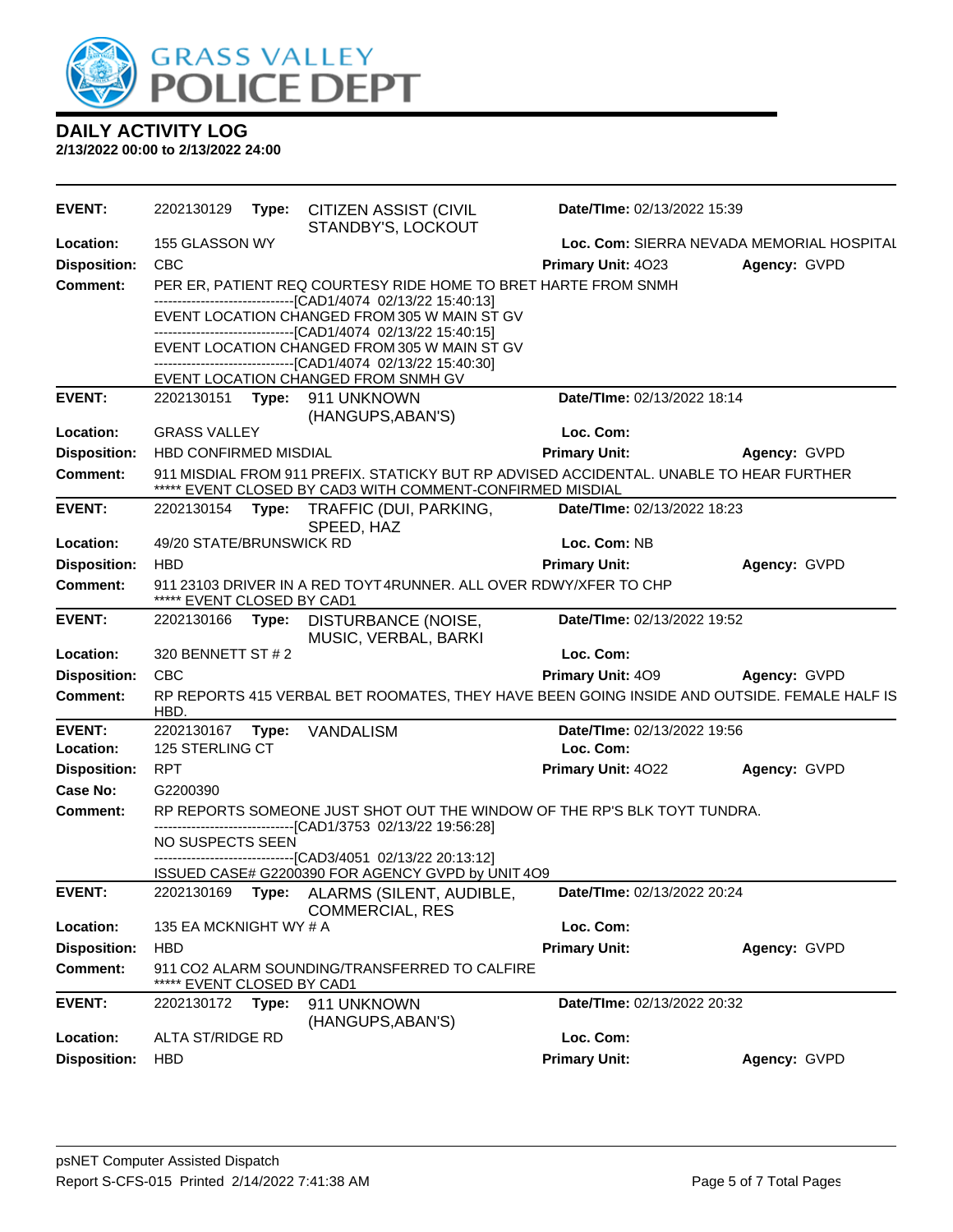

**2/13/2022 00:00 to 2/13/2022 24:00**

| <b>Comment:</b>     | 911 HANG UP                                                                                                                                        |       |                                                                                                                                                                                                                                               |                                 |              |
|---------------------|----------------------------------------------------------------------------------------------------------------------------------------------------|-------|-----------------------------------------------------------------------------------------------------------------------------------------------------------------------------------------------------------------------------------------------|---------------------------------|--------------|
|                     |                                                                                                                                                    |       | --------------------[CAD1/3753 02/13/22 20:33:36]<br>EVENT LOCATION CHANGED FROM LAT:39.22755800 LONG: -121.068252 GRASS VALLEY                                                                                                               |                                 |              |
|                     |                                                                                                                                                    |       | -------------------------------[CAD1/3753 02/13/22 20:33:44]                                                                                                                                                                                  |                                 |              |
|                     | <b>ACCIDENTAL WHILE DRIVING</b><br>***** EVENT CLOSED BY CAD1                                                                                      |       |                                                                                                                                                                                                                                               |                                 |              |
| <b>EVENT:</b>       |                                                                                                                                                    |       | 2202130177 Type: SUSPICIOUS CIRCUMSTANCE<br>(VEHICLE, PERSON                                                                                                                                                                                  | Date/TIme: 02/13/2022 20:49     |              |
| Location:           | SO AUBURN ST/RACE ST                                                                                                                               |       |                                                                                                                                                                                                                                               | Loc. Com:                       |              |
| <b>Disposition:</b> | <b>UTL</b>                                                                                                                                         |       |                                                                                                                                                                                                                                               | Primary Unit: 4D16              | Agency: GVPD |
| <b>Comment:</b>     |                                                                                                                                                    |       | RP REPORTS THREE SUBJS IN AN UNK COLOR SMALLER CAR POSS A COROLLA THAT IS RUNNING AND<br>THERE ARE TWO PEOPLE ASSOC WITH THE VEH IN THE ALLEYWAY ON RACE ST BEHIND THE THRIFT<br>STORE. LAST SEEN 2-3 MINS AGO. ONE PERSON WAS ON THE GROUND. |                                 |              |
| <b>EVENT:</b>       |                                                                                                                                                    |       | 2202130179 Type: TRAFFIC (DUI, PARKING,<br>SPEED, HAZ                                                                                                                                                                                         | Date/TIme: 02/13/2022 21:08     |              |
| Location:           | DORSEY DR/49/20                                                                                                                                    |       |                                                                                                                                                                                                                                               | Loc. Com: AT NB OFFRAMP         |              |
| <b>Disposition:</b> | <b>GOA</b>                                                                                                                                         |       |                                                                                                                                                                                                                                               | Primary Unit: 4D16              | Agency: GVPD |
| <b>Comment:</b>     |                                                                                                                                                    |       | RP REPORTS BLU NISSAN DISABLED IN THE INTERSECTION, BLOCKING WITH NO ONE AROUND.                                                                                                                                                              |                                 |              |
| <b>EVENT:</b>       | 2202130181                                                                                                                                         |       | Type: RESTRAINING ORDERS (TRO,<br>OAH, CUSTODY, C                                                                                                                                                                                             | Date/TIme: 02/13/2022 21:24     |              |
| Location:           | 228 SUTTON WY #101                                                                                                                                 |       |                                                                                                                                                                                                                                               | Loc. Com:                       |              |
| <b>Disposition:</b> | <b>CBC</b>                                                                                                                                         |       |                                                                                                                                                                                                                                               | Primary Unit: 4022 Agency: GVPD |              |
| Comment:            | RP REQ 10-21 REGARDING HER EX CALLING HER VIOLATING THE RESTRAINING ORDER AGAINST HIM.<br>-------------------------------[4O22/MDT 02/13/22 21:43] |       |                                                                                                                                                                                                                                               |                                 |              |
|                     |                                                                                                                                                    |       | ORDER IS UNSERVED//RP ADVISED RETRAINED PARTY IS OUT OF STATE//EVENT NUMBER PROVIDED FOR<br>DOCUMENTATIONAL PURPOSES//CBC                                                                                                                     |                                 |              |
| <b>EVENT:</b>       |                                                                                                                                                    |       | 2202130185 Type: EXTRA PATROL                                                                                                                                                                                                                 | Date/TIme: 02/13/2022 21:49     |              |
| Location:           | KIDDER AV/BENNETT ST                                                                                                                               |       |                                                                                                                                                                                                                                               | Loc. Com:                       |              |
| <b>Disposition:</b> | <b>CBC</b>                                                                                                                                         |       |                                                                                                                                                                                                                                               | Primary Unit: 4D16              | Agency: GVPD |
| <b>Comment:</b>     |                                                                                                                                                    |       | --------------------------------[CAD3/4051 02/13/22 21:50:21]<br>EVENT LOCATION CHANGED FROM KIDDER                                                                                                                                           |                                 |              |
| <b>EVENT:</b>       |                                                                                                                                                    |       | 2202130196 Type: DISTURBANCE (NOISE,<br>MUSIC, VERBAL, BARKI                                                                                                                                                                                  | Date/TIme: 02/13/2022 23:07     |              |
| Location:           | 118 MURPHY ST                                                                                                                                      |       |                                                                                                                                                                                                                                               | Loc. Com:                       |              |
| <b>Disposition:</b> | <b>CBC VOLUNTARY COMPLIANCE</b>                                                                                                                    |       |                                                                                                                                                                                                                                               | Primary Unit: 4D16              | Agency: GVPD |
| <b>Comment:</b>     |                                                                                                                                                    |       | 911 CALLER REPORTS 415 LOUD MUSIC, EAST OF RES. RP WILLING TO SIGN C/A.                                                                                                                                                                       |                                 |              |
|                     | MERGED 2202130197 TYPE: DIS<br><b>RP: NAME: ANON</b>                                                                                               |       | ------------------------------[MERGED CAD3/4051 02/13/2022 23:18:18]<br>LOCATION: KIDDER AV/MARYLAND DR<br>COMMENTS: RP RPTG LOUD MUSIC. UNWILLING TO GIVE FURTHER                                                                            |                                 |              |
| <b>EVENT:</b>       | 2202130197                                                                                                                                         | Type: | DISTURBANCE (NOISE,                                                                                                                                                                                                                           | Date/TIme: 02/13/2022 23:10     |              |
|                     |                                                                                                                                                    |       | MUSIC, VERBAL, BARKI                                                                                                                                                                                                                          |                                 |              |
| Location:           | KIDDER AV/MARYLAND DR                                                                                                                              |       |                                                                                                                                                                                                                                               | Loc. Com:                       |              |
| <b>Disposition:</b> | MERGED 2202130196                                                                                                                                  |       |                                                                                                                                                                                                                                               | <b>Primary Unit:</b>            | Agency: GVPD |
| <b>Comment:</b>     |                                                                                                                                                    |       | RP RPTG LOUD MUSIC. UNWILLING TO GIVE FURTHER<br>EVENT CLOSED BY CAD3 WITH COMMENT-2202130196                                                                                                                                                 |                                 |              |
| <b>EVENT:</b>       | 2202130200                                                                                                                                         | Type: | ALARMS (SILENT, AUDIBLE,<br><b>COMMERCIAL, RES</b>                                                                                                                                                                                            | Date/TIme: 02/13/2022 23:27     |              |
| Location:           | 148 HUGHES RD                                                                                                                                      |       |                                                                                                                                                                                                                                               | Loc. Com: QUIK STOP MARKET      |              |
| <b>Disposition:</b> | FA                                                                                                                                                 |       |                                                                                                                                                                                                                                               | Primary Unit: 4022              | Agency: GVPD |
| <b>Comment:</b>     |                                                                                                                                                    |       | OP:LIAE 10-33 AUDIBLE MAIN SHOP MOTION RESP PENDING                                                                                                                                                                                           |                                 |              |

psNET Computer Assisted Dispatch Report S-CFS-015 Printed 2/14/2022 7:41:38 AM Page 6 of 7 Total Pages